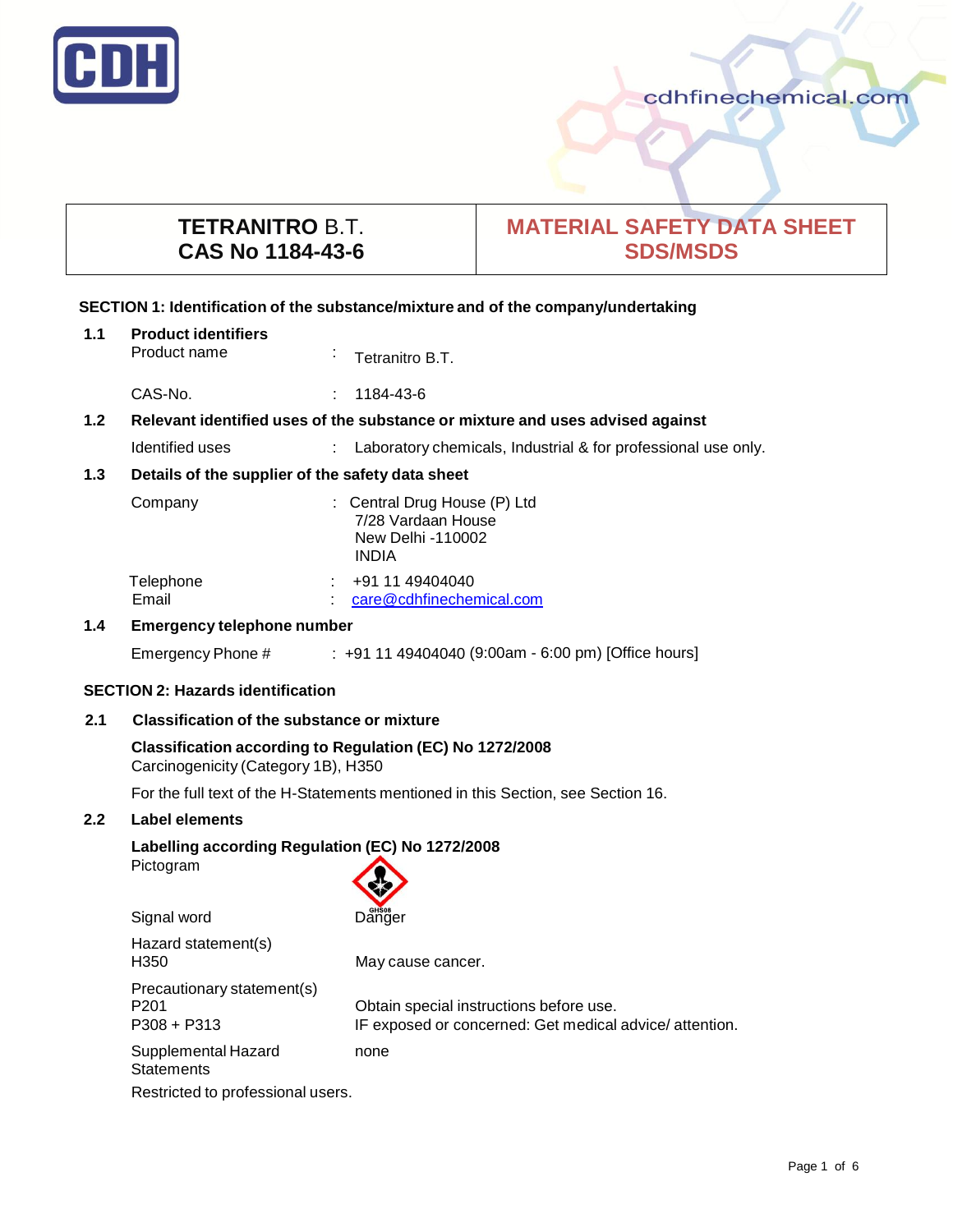#### **SECTION 3: Composition/information on ingredients**

| <b>Substances</b><br>Synonyms |  | 3,3'-(3,3'-Dimethoxy-4,4'-biphenylene)bis[2,5-bis(p-nitrophenyl)-2H- |  |
|-------------------------------|--|----------------------------------------------------------------------|--|
|                               |  | tetrazolium chloride]                                                |  |
|                               |  | Tetranitrotetrazolium blue chloride                                  |  |
|                               |  | TNBT                                                                 |  |
| Formula                       |  | $C_{40}H_{28}Cl_{2}N_{12}O_{10}$                                     |  |
| Molecular weight              |  | 907.63 g/mol                                                         |  |
| CAS-No.                       |  | 1184-43-6                                                            |  |
| EC-No.                        |  | 214-665-1                                                            |  |

Component Classification Concentration

**3,3'-(3,3'-Dimethoxy[1,1'-b iphenyl]-4,4'-diyl)bis[2,5-bis(p-nitrophenyl)-2H-tetrazolium] dichloride** CAS-No. EC-No. 1184-43-6 214-665-1 Carc. 1B; H350 <= 100 %

For the full text of the H-Statements mentioned in this Section, see Section 16.

# **SECTION 4: First aid measures**

# **4.1 Description of first aid measures**

#### **General advice**

Consult a physician. Show this safety data sheet to the doctor in attendance.

#### **If inhaled**

If breathed in, move person into fresh air. If not breathing, give artificial respiration. Consult a physician.

#### **In case of skin contact**

Wash off with soap and plenty of water. Consult a physician.

#### **In case of eye contact**

Flush eyes with water as a precaution.

#### **If swallowed**

Never give anything by mouth to an unconscious person. Rinse mouth with water. Consult a physician.

# **4.2 Most important symptoms and effects, both acute and delayed**

The most important known symptoms and effects are described in the labelling (see section 2.2) and/or in section 11

**4.3 Indication of any immediate medical attention and special treatment needed** No data available

#### **SECTION 5: Firefighting measures**

#### **5.1 Extinguishing media**

# **Suitable extinguishing media** Use water spray, alcohol-resistant foam, dry chemical or carbon dioxide.

**5.2 Special hazards arising from the substance or mixture** Carbon oxides, Nitrogen oxides (NOx), Hydrogen chloride gas

# **5.3 Advice for firefighters**

Wear self-contained breathing apparatus for firefighting if necessary.

**5.4 Further information** No data available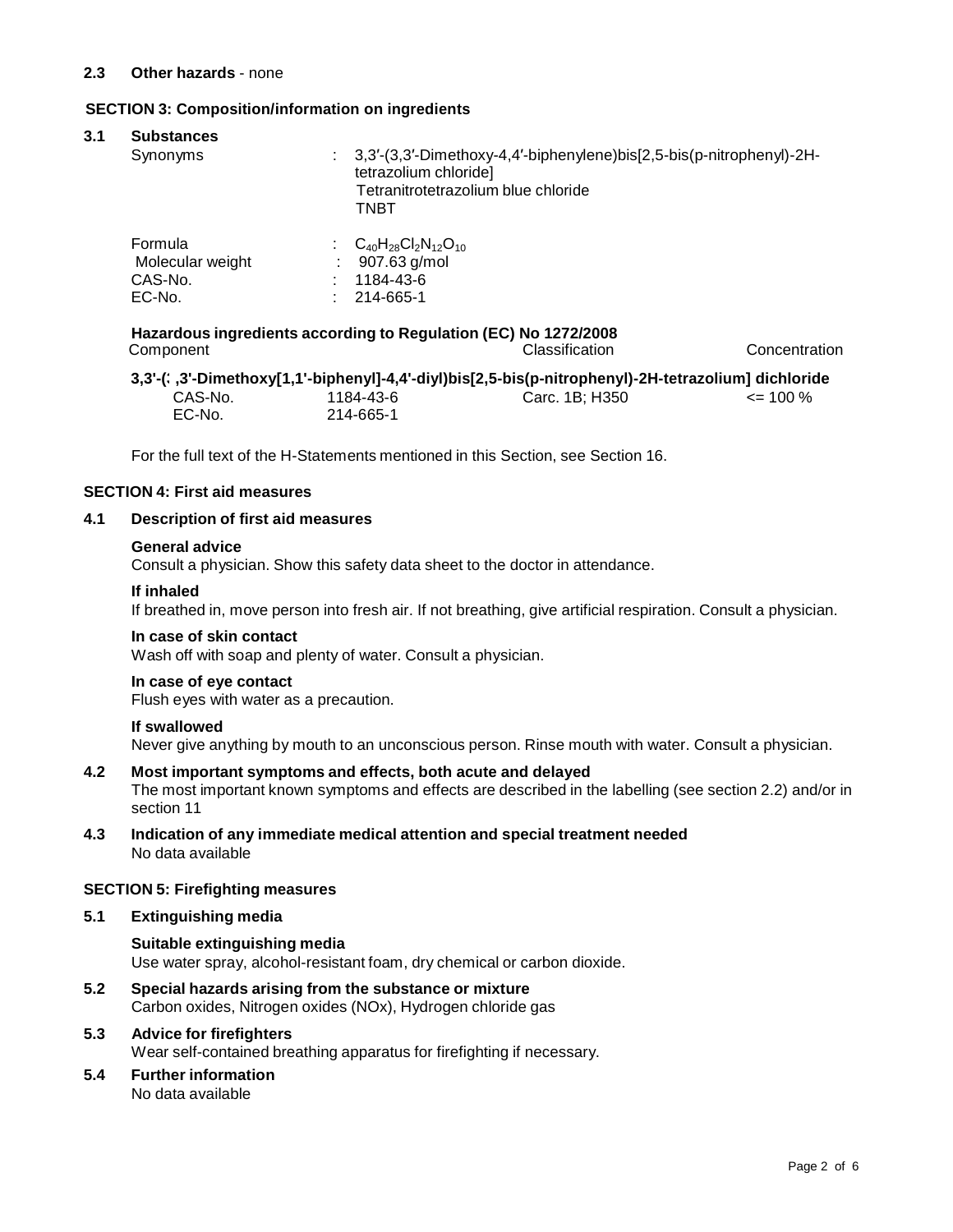#### **SECTION 6: Accidental release measures**

#### **6.1 Personal precautions, protective equipment and emergency procedures**

Use personal protective equipment. Avoid dust formation. Avoid breathing vapours, mist or gas. Ensure adequate ventilation. Evacuate personnel to safe areas. Avoid breathing dust. For personal protection see section 8.

# **6.2 Environmental precautions** Prevent further leakage or spillage if safe to do so. Do not let product enter drains.

# **6.3 Methods and materials for containment and cleaning up** Pick up and arrange disposal without creating dust. Sweep up and shovel. Keep in suitable, closed containers for disposal.

**6.4 Reference to other sections** For disposal see section 13.

#### **SECTION 7: Handling and storage**

#### **7.1 Precautions for safe handling**

Avoid formation of dust and aerosols.Avoid exposure - obtain special instructions before use. Provide appropriate exhaust ventilation at places where dust is formed.Normal measures for preventive fire protection.

For precautions see section 2.2.

#### **7.2 Conditions for safe storage, including any incompatibilities**

Store in cool place. Keep container tightly closed in a dry and well-ventilated place.

Recommended storage temperature 2 - 8 °C Storage class (TRGS 510): Combustible solids, toxic

#### **7.3 Specific end use(s)**

Apart from the uses mentioned in section 1.2 no other specific uses are stipulated

#### **SECTION 8: Exposure controls/personal protection**

#### **8.1 Control parameters**

#### **8.2 Exposure controls**

#### **Appropriate engineering controls**

Handle in accordance with good industrial hygiene and safety practice. Wash hands before breaks and at the end of workday.

#### **Personal protective equipment**

#### **Eye/face protection**

Safety glasses with side-shields conforming to EN166 Use equipment for eye protection tested and approved under appropriate government standards such as NIOSH (US) or EN 166(EU).

#### **Skin protection**

Handle with gloves. Gloves must be inspected prior to use. Use proper glove removal technique (without touching glove's outer surface) to avoid skin contact with this product. Dispose of contaminated gloves after use in accordance with applicable laws and good laboratory practices. Wash and dry hands.

#### **Body Protection**

Impervious clothing, The type of protective equipment must be selected according to the concentration and amount of the dangerous substance at the specific workplace.

#### **Respiratory protection**

Where risk assessment shows air-purifying respirators are appropriate use (EN 143) respirator cartridges as a backup to engineering controls. If th full-face supplied air respirator. Use respirators and components tested and approved under appropriate government standards such as NIOSH (US) or CEN (EU).

#### **Control of environmental exposure**

Prevent further leakage or spillage if safe to do so. Do not let product enter drains.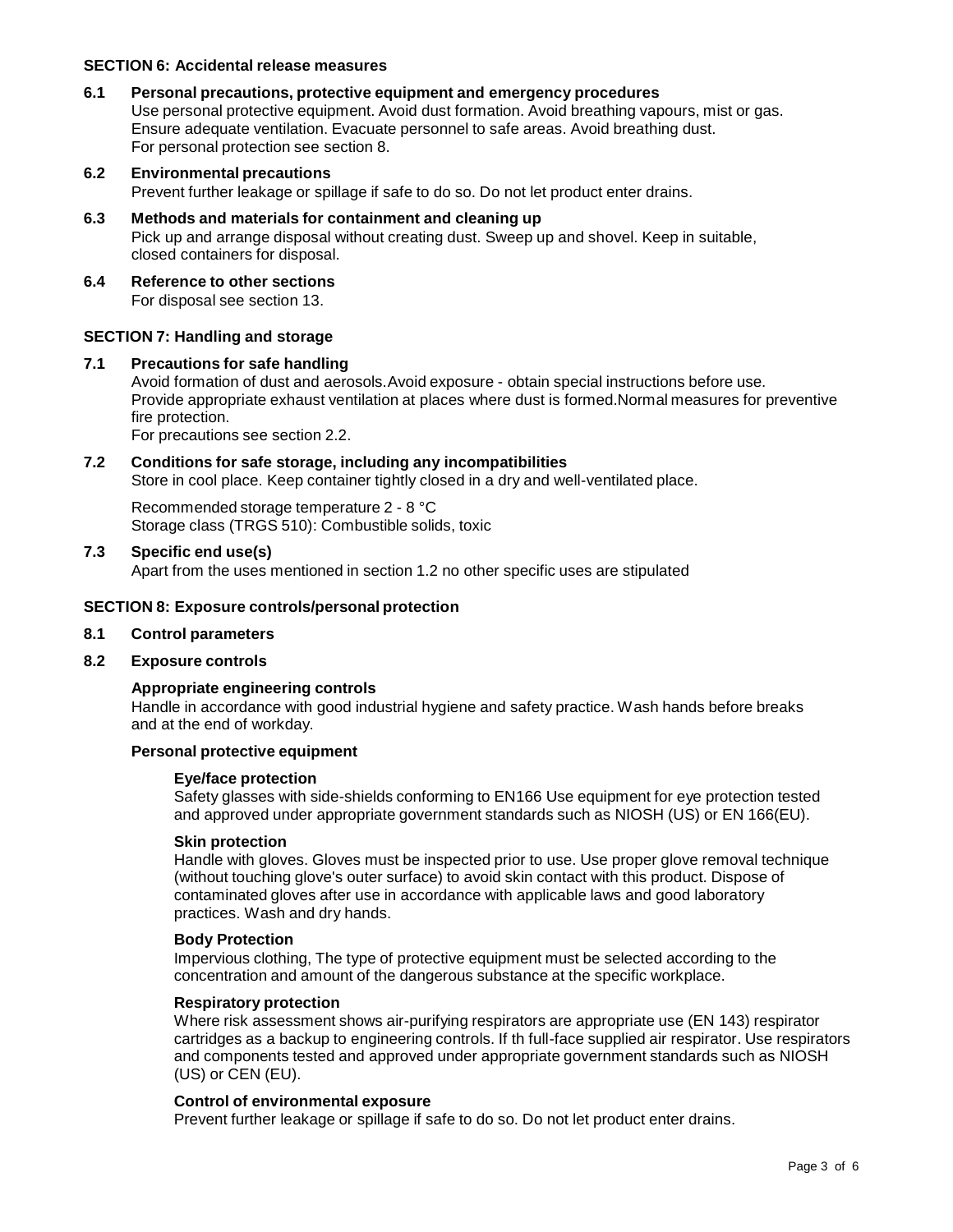# **SECTION 9: Physical and chemical properties**

# **9.1 Information on basic physical and chemical properties**

|                                               | a) | Appearance                                         | Form: crystalline<br>Colour: yellow |  |  |
|-----------------------------------------------|----|----------------------------------------------------|-------------------------------------|--|--|
|                                               | b) | Odour                                              | No data available                   |  |  |
|                                               | c) | <b>Odour Threshold</b>                             | No data available                   |  |  |
|                                               | d) | pH                                                 | No data available                   |  |  |
|                                               | e) | Melting point/freezing<br>point                    | Melting point/range: 170 °C - dec.  |  |  |
|                                               | f) | Initial boiling point and<br>boiling range         | No data available                   |  |  |
|                                               | g) | Flash point                                        | No data available                   |  |  |
|                                               | h) | Evaporation rate                                   | No data available                   |  |  |
|                                               | i) | Flammability (solid, gas)                          | No data available                   |  |  |
|                                               | j) | Upper/lower<br>flammability or<br>explosive limits | No data available                   |  |  |
|                                               | k) | Vapour pressure                                    | No data available                   |  |  |
|                                               | I) | Vapour density                                     | No data available                   |  |  |
|                                               | m) | Relative density                                   | No data available                   |  |  |
|                                               | n) | Water solubility                                   | No data available                   |  |  |
|                                               | o) | Partition coefficient: n-                          | No data available                   |  |  |
|                                               |    | octanol/water                                      |                                     |  |  |
|                                               | p) | Auto-ignition<br>temperature                       | No data available                   |  |  |
|                                               | q) | Decomposition<br>temperature                       | No data available                   |  |  |
|                                               | r) | Viscosity                                          | No data available                   |  |  |
|                                               | s) | <b>Explosive properties</b>                        | No data available                   |  |  |
|                                               | t) | Oxidizing properties                               | No data available                   |  |  |
| Other safety information<br>No data available |    |                                                    |                                     |  |  |

# **SECTION 10: Stability and reactivity**

# **10.1 Reactivity** No data available

**9.2 Other safety information**

- **10.2 Chemical stability** Stable under recommended storage conditions.
- **10.3 Possibility of hazardous reactions** No data available
- **10.4 Conditions to avoid** No data available
- **10.5 Incompatible materials** Strong oxidizing agents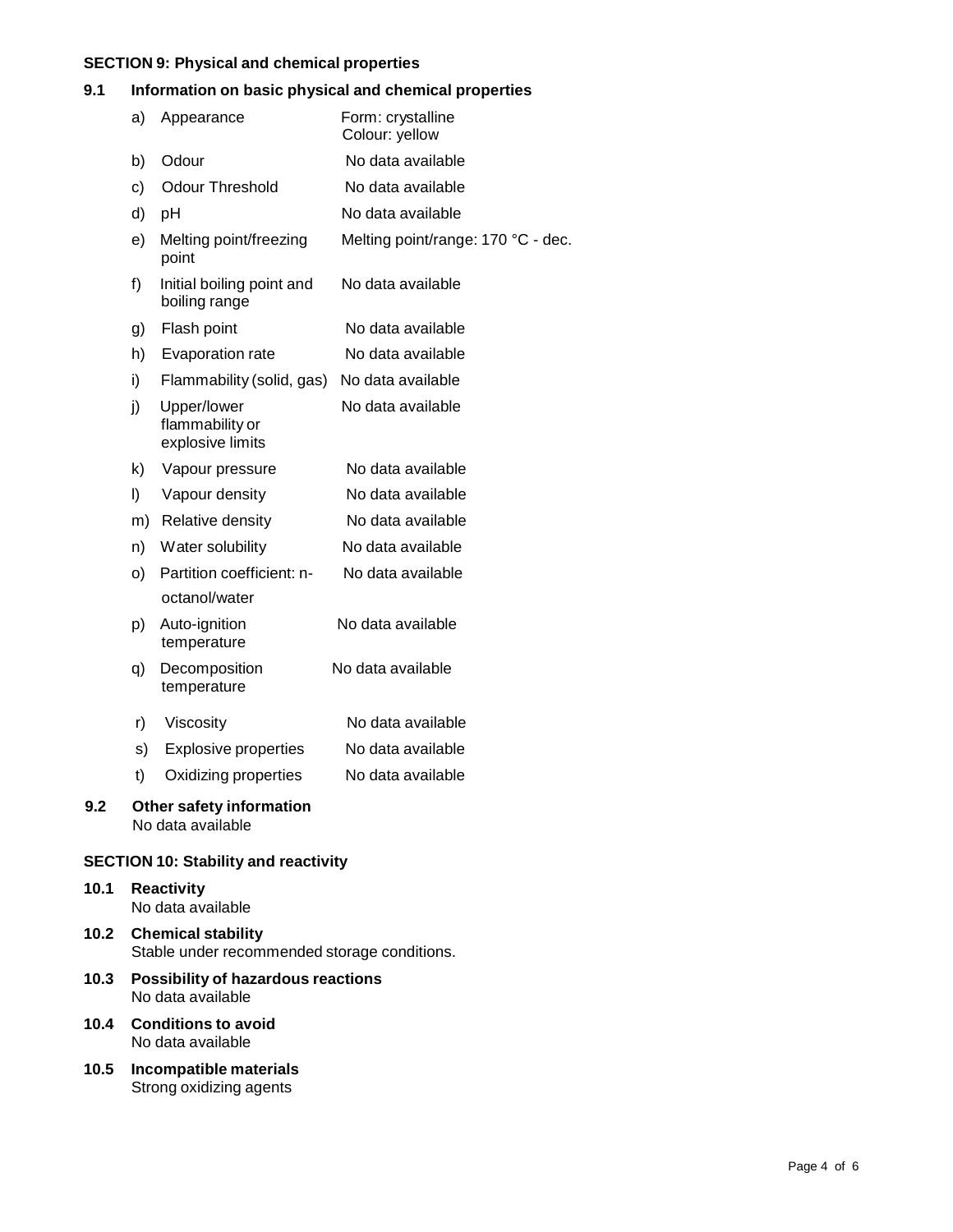#### **10.6 Hazardous decomposition products**

Hazardous decomposition products formed under fire conditions. - Carbon oxides, Nitrogen oxides (NOx), Hydrogen chloride gas Other decomposition products - No data available In the event of fire: see section 5

# **SECTION 11: Toxicological information**

### **11.1 Information on toxicological effects**

#### **Acute toxicity**

No data available3,3'-(3,3'-Dimethoxy[1,1'-biphenyl]-4,4'-diyl)bis[2,5-bis(p-nitrophenyl)-2H-tetrazolium] dichloride

#### **Skin corrosion/irritation**

No data available(3,3'-(3,3'-Dimethoxy[1,1'-biphenyl]-4,4'-diyl)bis[2,5-bis(p-nitrophenyl)-2H-tetrazolium] dichloride)

#### **Serious eye damage/eye irritation**

No data available(3,3'-(3,3'-Dimethoxy[1,1'-biphenyl]-4,4'-diyl)bis[2,5-bis(p-nitrophenyl)-2H-tetrazolium] dichloride)

#### **Respiratory or skin sensitisation**

No data available(3,3'-(3,3'-Dimethoxy[1,1'-biphenyl]-4,4'-diyl)bis[2,5-bis(p-nitrophenyl)-2H-tetrazolium] dichloride)

#### **Germ cell mutagenicity**

No data available(3,3'-(3,3'-Dimethoxy[1,1'-biphenyl]-4,4'-diyl)bis[2,5-bis(p-nitrophenyl)-2H-tetrazolium] dichloride)

#### **Carcinogenicity**

Possible human carcinogen(3,3'-(3,3'-Dimethoxy[1,1'-biphenyl]-4,4'-diyl)bis[2,5-bis(p-nitrophenyl)-2Htetrazolium] dichloride)

(3,3'-(3,3'-Dimethoxy[1,1'-biphenyl]-4,4'-diyl)bis[2,5-bis(p-nitrophenyl)-2H-tetrazolium] dichloride)

IARC: 1 - Group 1: Carcinogenic to humans (3,3'-(3,3'-Dimethoxy[1,1'-biphenyl]-4,4'-diyl)bis[2,5 bis(p-nitrophenyl)-2H-tetrazolium] dichloride)

#### **Reproductive toxicity**

No data available(3,3'-(3,3'-Dimethoxy[1,1'-biphenyl]-4,4'-diyl)bis[2,5-bis(p-nitrophenyl)-2H-tetrazolium] dichloride)

#### **Specific target organ toxicity - single exposure**

No data available(3,3'-(3,3'-Dimethoxy[1,1'-biphenyl]-4,4'-diyl)bis[2,5-bis(p-nitrophenyl)-2H-tetrazolium] dichloride)

# **Specific target organ toxicity - repeated exposure**

No data available

#### **Aspiration hazard**

No data available(3,3'-(3,3'-Dimethoxy[1,1'-biphenyl]-4,4'-diyl)bis[2,5-bis(p-nitrophenyl)-2H-tetrazolium] dichloride)

### **Additional Information**

#### RTECS: Not available

To the best of our knowledge, the chemical, physical, and toxicological properties have not been thoroughly investigated.(3,3'-(3,3'-Dimethoxy[1,1'-biphenyl]-4,4'-diyl)bis[2,5-bis(p-nitrophenyl)-2Htetrazolium] dichloride)

### **SECTION 12: Ecological information**

#### **12.1 Toxicity**

No data available

- **12.2 Persistence and degradability** No data available
- **12.3 Bioaccumulative potential** No data available